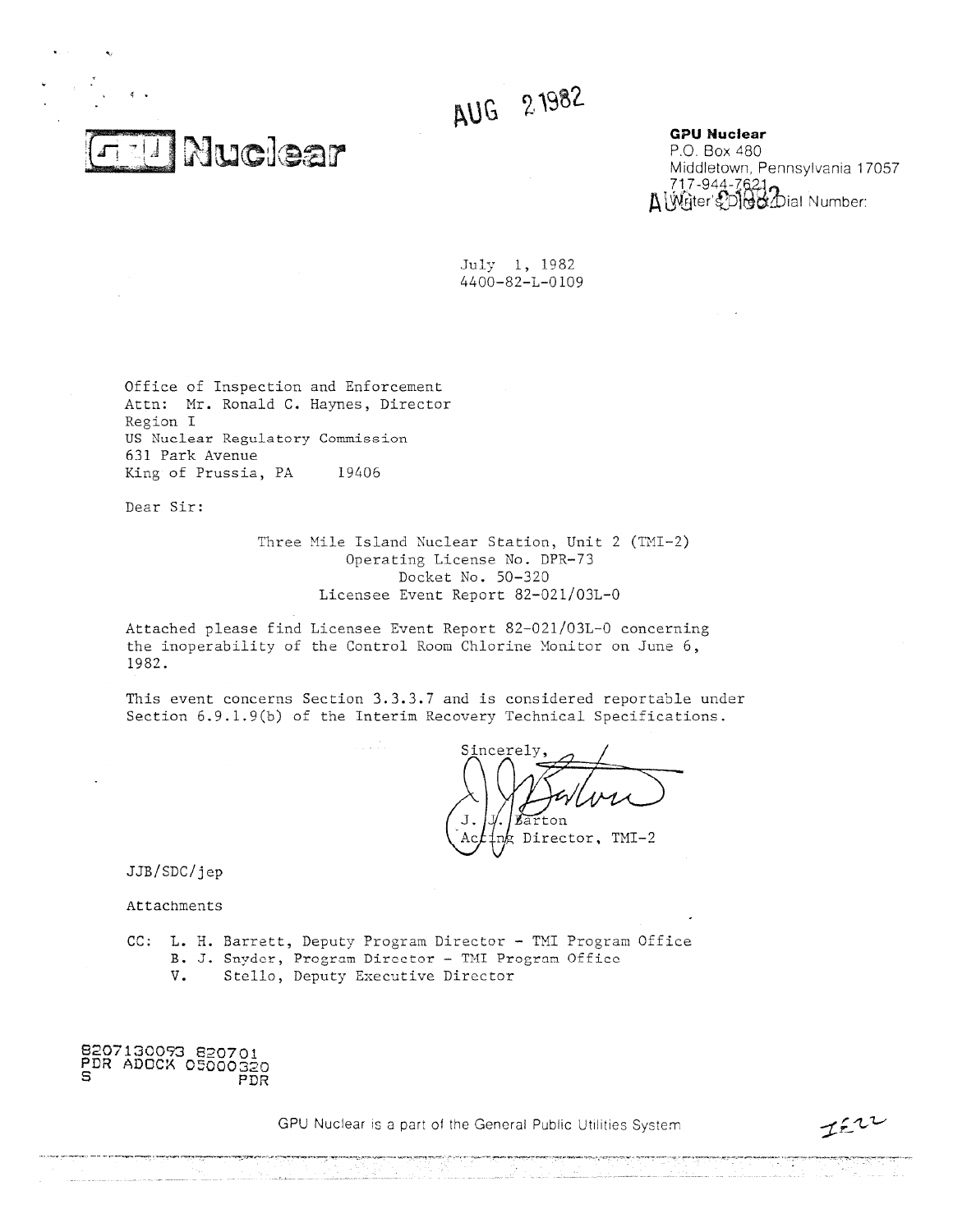| (7.77)                           | Attachment 1<br>LICENSEE EVENT REPORT                                                                                                                                                                                                                                                                                                                                                                                                                                                                    |
|----------------------------------|----------------------------------------------------------------------------------------------------------------------------------------------------------------------------------------------------------------------------------------------------------------------------------------------------------------------------------------------------------------------------------------------------------------------------------------------------------------------------------------------------------|
|                                  | 4400-82-L-0109<br>CONTROL BLOCK:<br>(1)<br>(PLEASE PRINT OR TYPE ALL REQUIRED INFORMATION)                                                                                                                                                                                                                                                                                                                                                                                                               |
| 0                                | $\vert$ 0<br>$\overline{0}$<br>$\overline{O}$<br>М<br>$\overline{2}$<br>01<br>-01<br>0 0 (3) 4                                                                                                                                                                                                                                                                                                                                                                                                           |
| CON'T<br>$\circ$<br>1.           | REPORT<br>$3200000000$<br>ĮО<br>$\overline{10}$<br>$82(8)$ 0 7 0 1<br>(6)<br>SOURCE<br>EVENT DESCRIPTION AND PROBABLE CONSEQUENCES (10)                                                                                                                                                                                                                                                                                                                                                                  |
| 2<br>$\overline{\phantom{a}}$    | At 0910 hours on June 6, 1982, a danger alarm, along with an instrument fault alarm,                                                                                                                                                                                                                                                                                                                                                                                                                     |
| 3<br>$\circ$                     | was received in the Unit 2 Control Room for the Control Room Chlorine (C1 $_2$ ) monitor.                                                                                                                                                                                                                                                                                                                                                                                                                |
| $0 \mid 4$                       | (At 2000 hours on June 6, 1982, investigation verified that the Chlorine Monitor was not)                                                                                                                                                                                                                                                                                                                                                                                                                |
| 5<br>$\circ$                     | functioning properly and was declared inoperable. This event is considered reportable                                                                                                                                                                                                                                                                                                                                                                                                                    |
| 6<br>$\circ$                     | per Section 6.9.1.9(b) due to entry into and compliance with the requirements of                                                                                                                                                                                                                                                                                                                                                                                                                         |
| $\overline{7}$<br>$\mathbf{O}$   | Technical Specification 3.3.3.7. This event had no effect on the plant, its operation,                                                                                                                                                                                                                                                                                                                                                                                                                   |
| 8<br>$\mathsf{o}$<br>8           | or the health and safety of the public.<br>-9<br>80                                                                                                                                                                                                                                                                                                                                                                                                                                                      |
| 0                                | <b>SYSTEM</b><br>CAUSE<br>CAUSE<br>COMP.<br>VALVE<br>CODE.<br>CODE<br><b>COMPONENT CODE</b><br><b>SUBCODE</b><br><b>SUBCODE</b><br>SUBCODE<br>(11)<br>(12)<br>(13)<br>(14<br>(15)<br>F.<br>(16)<br>13<br>19<br>18<br>SEQUENTIAL<br><b>OCCURRENCE</b><br><b>REVISION</b><br>REPORT                                                                                                                                                                                                                        |
|                                  | EVENT YEAR<br>REPORT NO.<br>CODE<br><b>TYPE</b><br>LER/RO<br>NO.<br>[17<br>REPORT<br>10<br>र<br>0<br>T.<br>NUMBER<br>26<br>27<br>28<br>29<br>32<br>ACTION FUTURE<br>EFFECT<br>ON PLANT<br>SHUTDOWN<br>ATTACHMENT<br>NPRD-4<br>PRIME COMP.<br><b>COMPONENT</b><br>(22)<br>TAKEN<br><b>ACTION</b><br><b>HOURS</b><br><b>METHOD</b><br><b>SUBMITTED</b><br>FORM SUB.<br><b>SUPPLIER</b><br><b>MANUFACTURER</b><br>$\sigma$<br>0<br>(21)<br>- IN<br>$^{(20)}$<br>(23)<br>(24<br>(25)<br>26<br>40<br>42<br>44 |
| $1 \mid 0$                       | CAUSE DESCRIPTION AND CORRECTIVE ACTIONS (27)<br>The cause was determined to be the result of a burned out light bulb in the meter                                                                                                                                                                                                                                                                                                                                                                       |
| $\mathbf{1}$<br>$\mathbf{1}$     | relay bulb assembly. The meter relay bulb assembly was replaced and the Chlorine                                                                                                                                                                                                                                                                                                                                                                                                                         |
| $\overline{2}$<br>$\overline{1}$ | Monitor returned to service on June 14, 1982.                                                                                                                                                                                                                                                                                                                                                                                                                                                            |
| 3                                |                                                                                                                                                                                                                                                                                                                                                                                                                                                                                                          |
|                                  |                                                                                                                                                                                                                                                                                                                                                                                                                                                                                                          |
| 89<br>5                          | 80<br><b>FACILITY</b><br>METHOD OF<br>30]<br>% POWER<br>OTHER STATUS<br><b>STATUS</b><br><b>DISCOVERY</b><br>DISCOVERY DESCRIPTION (32)<br>X.<br>$\circ$<br>(28)<br>$\circ$<br>0<br>(29) Recovery mode<br>(31)<br>A<br>Operator response to alarm<br>10<br>13<br>12<br>44<br>45<br>46<br>80                                                                                                                                                                                                              |
| 6                                | CONTENT<br>ACTIVITY<br>AMOUNT OF ACTIVITY (35)<br>RELEASED OF RELEASE<br>LOCATION OF RELEASE (36)<br>Z<br>N/A<br>N/A<br>9<br>10<br>45<br>11<br>80<br>PERSONNEL EXPOSURES                                                                                                                                                                                                                                                                                                                                 |
|                                  | DESCRIPTION (39)<br><b>NUMBER</b><br><b>TYPE</b><br>38<br>N/A<br>9<br>11<br>13<br>12<br>80                                                                                                                                                                                                                                                                                                                                                                                                               |
| 8                                | PERSONNEL INJURIES<br>DESCRIPTION <sup>(41)</sup><br>NUMBER<br>$\Omega$<br>$\Omega$<br>۵Λ<br>N/A                                                                                                                                                                                                                                                                                                                                                                                                         |
| 9                                | э<br>12<br>$\mathbf{1}$<br>80<br>LOSS OF OR DAMAGE TO FACILITY (43<br>TYPE<br>DESCRIPTION<br>Z<br>42<br>N/A<br>10                                                                                                                                                                                                                                                                                                                                                                                        |
|                                  | 80<br><b>PUBLICITY</b><br>8207130098 820701<br>NRC USE ONLY<br> 45<br><b>DESCRIPTION</b><br>ISSUED.<br>PDR ADOCK 05000320<br>(44<br>N<br>$7 - 92$<br>s<br>PDR<br>9<br>10<br>68<br>69<br>30.5                                                                                                                                                                                                                                                                                                             |
|                                  | o<br>$(717)$ 948-8461<br>Steven D. Chaplin<br>NAME OF PREPARER<br>۵<br>PHONE                                                                                                                                                                                                                                                                                                                                                                                                                             |
|                                  |                                                                                                                                                                                                                                                                                                                                                                                                                                                                                                          |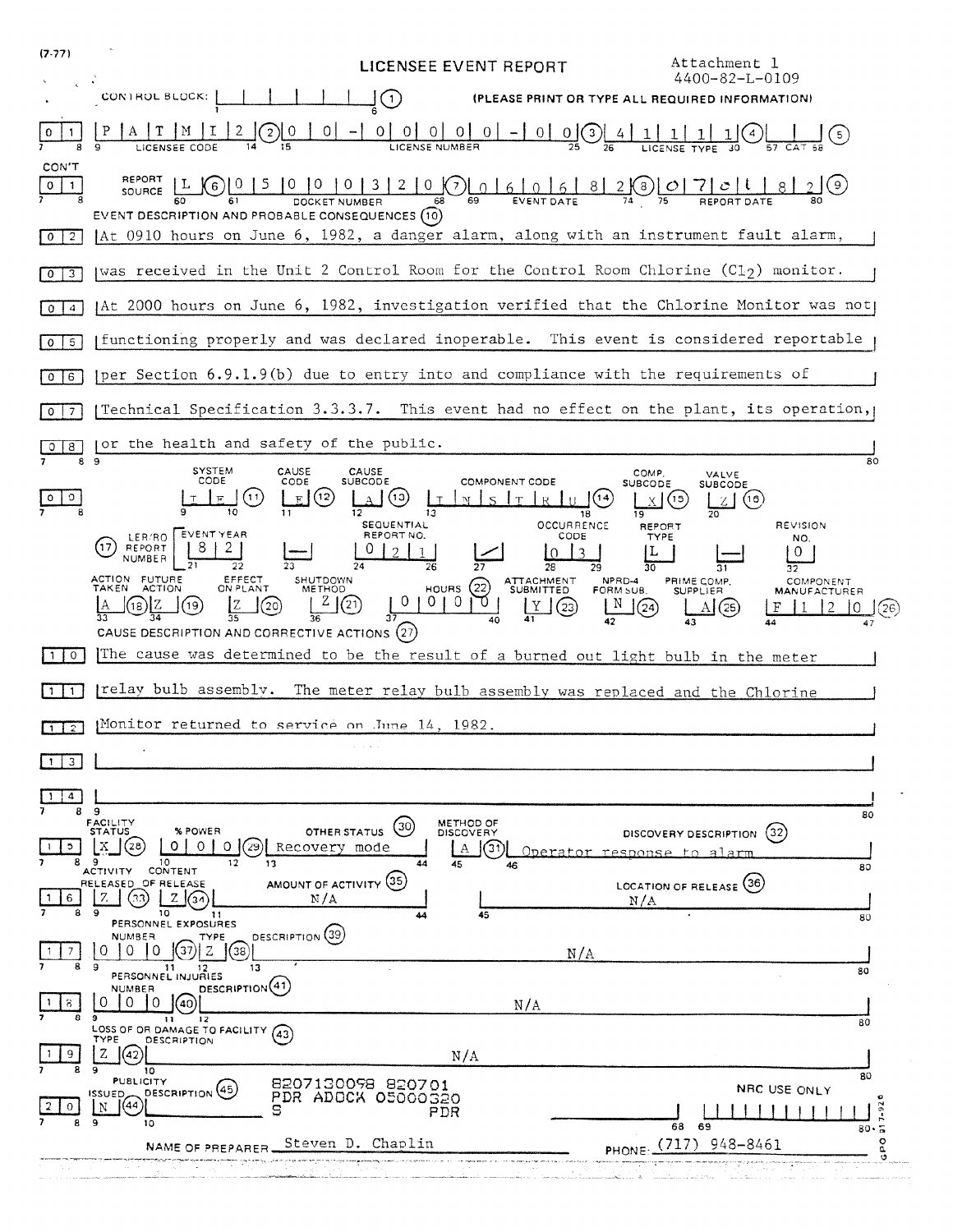## LICENSEE EVENT REPORT NARRATIVE REPORT TMI-II LER 82-021/03L-0 EVENT DATE  $-$  June 6, 1982

#### I. EXPLANATION OF OCCURRENCE

At 0910 hours on June 6, 1982, a danger alarm, along with an instrument fault alarm, was received in the Unit 2 Control Room for the Control Room Chlorine (C12) Monitor.

At 2000 hours on June 6, 1982, investigation verified that the Chlorine Monitor instrumentation was not functioning properly. Therefore, the monitor was declared inoperable. This placed the unit in the action statement of Technical Specification 3.3.3.7.

The Chlorine Monitor was repaired and returned to service on June 14, 1982.

This event is considered reportable under Technical Specification 6.9.1.9(b) due to entry into and compliance with the requirements of the action statement for Technical Specification 3.3.3.7.

II. CAUSE OF THE OCCURRENCE

The cause of the failure alarm was a burned out light bulb in the meter relay bulb assembly.

### III. CIRCUMSTANCES SURROUNDING THE OCCURRENCE

At the time of the occurrence, the Unit 2 facility was in a long-term cold shutdown state. The reactor decay heat was being removed via loss to ambient. Throughout the event there was no effect on the Reactor Coolant System or the core.

IV. CORRECTIVE ACTIONS TAKEN OR TO BE TAKEN

### Immediate

In order to minimize the "run" time on the recirculation system filters, the recirculation fans were secured after the chlorine monitor woe tripped in the "actuation mode". This placed the system in a "fail safe" mode, one in which the Chlorine Monitor would still meet the Technical Specification **intention (i.e.** the control room ventilation would automatically switch to recirc mode upon receipt of trip signal from both the AIT and Control Room Chlorine Monitors).

The meter relay bulb assembly was replaced with a new unit and the Chlorine Monitor was returned to service on June 14, 1982.